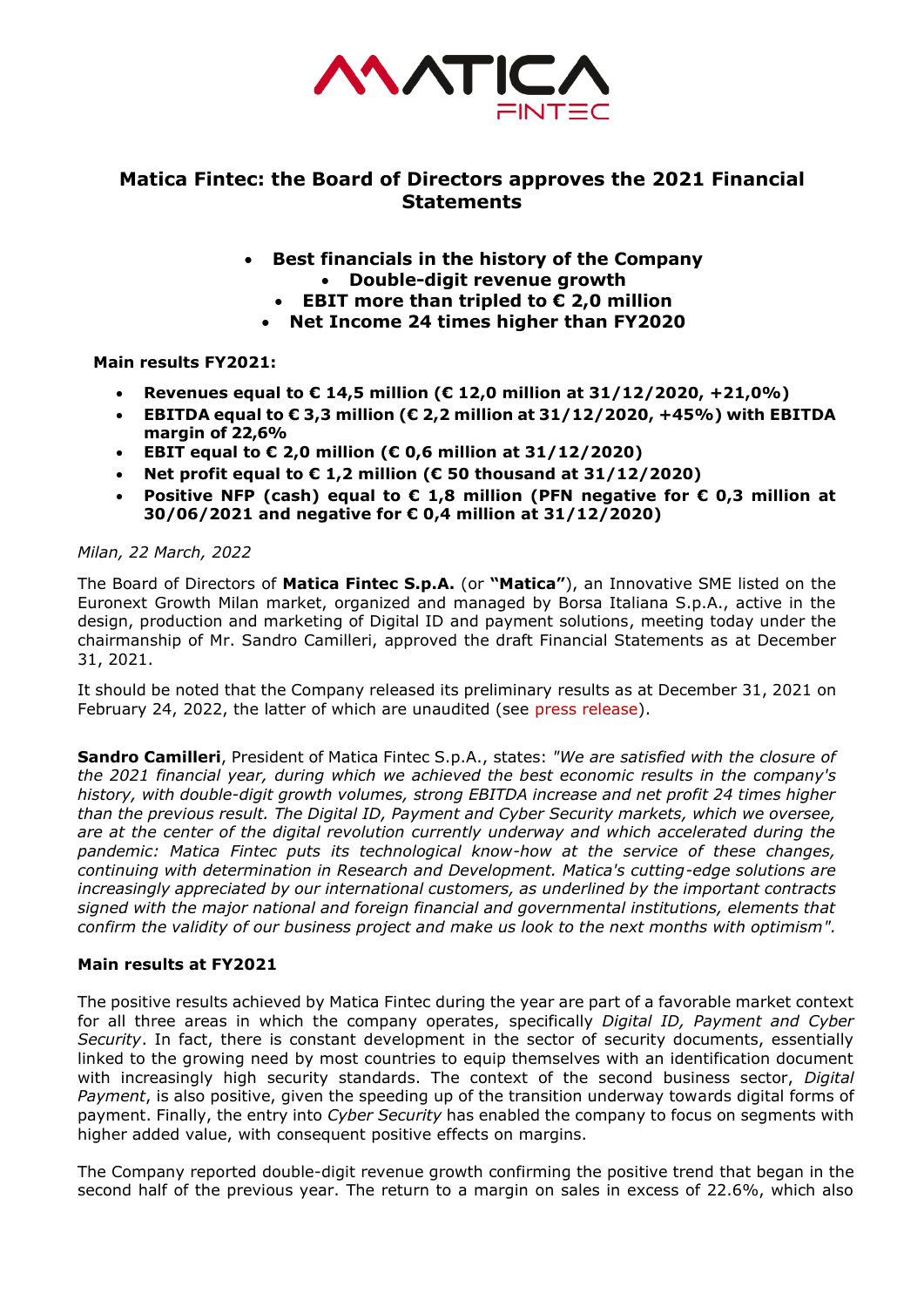

exceeds pre-pandemic 2019 levels, testifies the Company's high-tech positioning towards high value-added revenues, software and SAS revenues.

The upward trend in margins is attributable to the improvement in the mix which, consistent with the Company's strategy, has shifted towards products at the high end of the value chain, including the revolutionary DoD technology. Margins were also positively affected by the continuation of the large-scale internationalization process, thanks to the signing of important contracts with leading global companies.

**Turnover** stands at Euro 14,5 million, up 21% from Euro 12 million in 2020, in a pandemic environment characterized by major global challenges. The double-digit growth in turnover confirms the positive trend started in the second half of last year; the focus on internationalization continues, with 97% of revenues generated abroad, mostly in Europe, South America and the Middle East.

**EBITDA**, equal to Euro 3,3 million, grew by 45% compared to the previous year ( $\epsilon$  2,2 million in 2020), with a margin on turnover exceeding 22,6%, which also exceeds the pre-pandemic levels of 2019.

**The operating result** (**EBIT**) stands at Euro 2,0 million, more than tripled compared to a value of Euro 0,6 million compared to December 31, 2020.

The Company closed the year with a positive **Net Profit** of Euro 1,2 million, exceeding by approximately 24 times the value of Euro 50 thousand of the previous year.

**Shareholders' equity** as at December 31, 2021 amounted to Euro 8,6 million compared to Euro 7,7 million in the previous period, mainly due to the increase in net income.

Also the **Net Financial Position** improved, which is cash positive by Euro 1,8 million, compared to a debt position of Euro 0,4 million as at December 31, 2020 and Euro 0,3 million as at June 30, 2021. This improvement is essentially due to the raising of new financial resources and the positive contribution to cash generation by operations.

The Adjusted NFP, which also includes accrued tax and social security payables, is cash positive and equal to Euro 0,5 million (debt of Euro 2,1 million as of December 31, 2020 and Euro 1,8 million as at June 30, 2021).

### **Main events during the year**

On **14 April**, the Ordinary Shareholders' Meeting authorized the Board of Directors to purchase and dispose of treasury shares up to Euro 2 million, pursuant to Articles 2357 and following of the Italian Civil Code, as well as Article 132 of d.lgs. no. 58 ("TUF") of 24 February 1998 (the "Consolidated Law on Finance") and Article 144-bis of Consob Regulation no. 11971 of 14 May 1999 (the "Consob Issuers' Regulation"). The plan for the purchase and disposal of treasury shares is aimed at providing the Company with a useful strategic investment opportunity for any purpose permitted by the provisions in force - including the purposes contemplated in Article 5 of Regulation (EU) 596/2014 ("MAR") and related implementing provisions, where applicable - and by market practices permitted under Article 13 MAR.

On **July 5** Matica signed an important partnership agreement with the world's largest system integrator in the field of digital identity. This agreement, with a duration of 3 years, will allow the Company to start a synergic collaboration in order to exploit the mutual competences in the field of issuing systems in the world market. The partnership has enabled the realization and signing of an important supply contract, also with a duration of 3 years, with one of the leading banks in Central America for the supply by the Company of payment card issuing systems for a total of over Euro 1 million per year.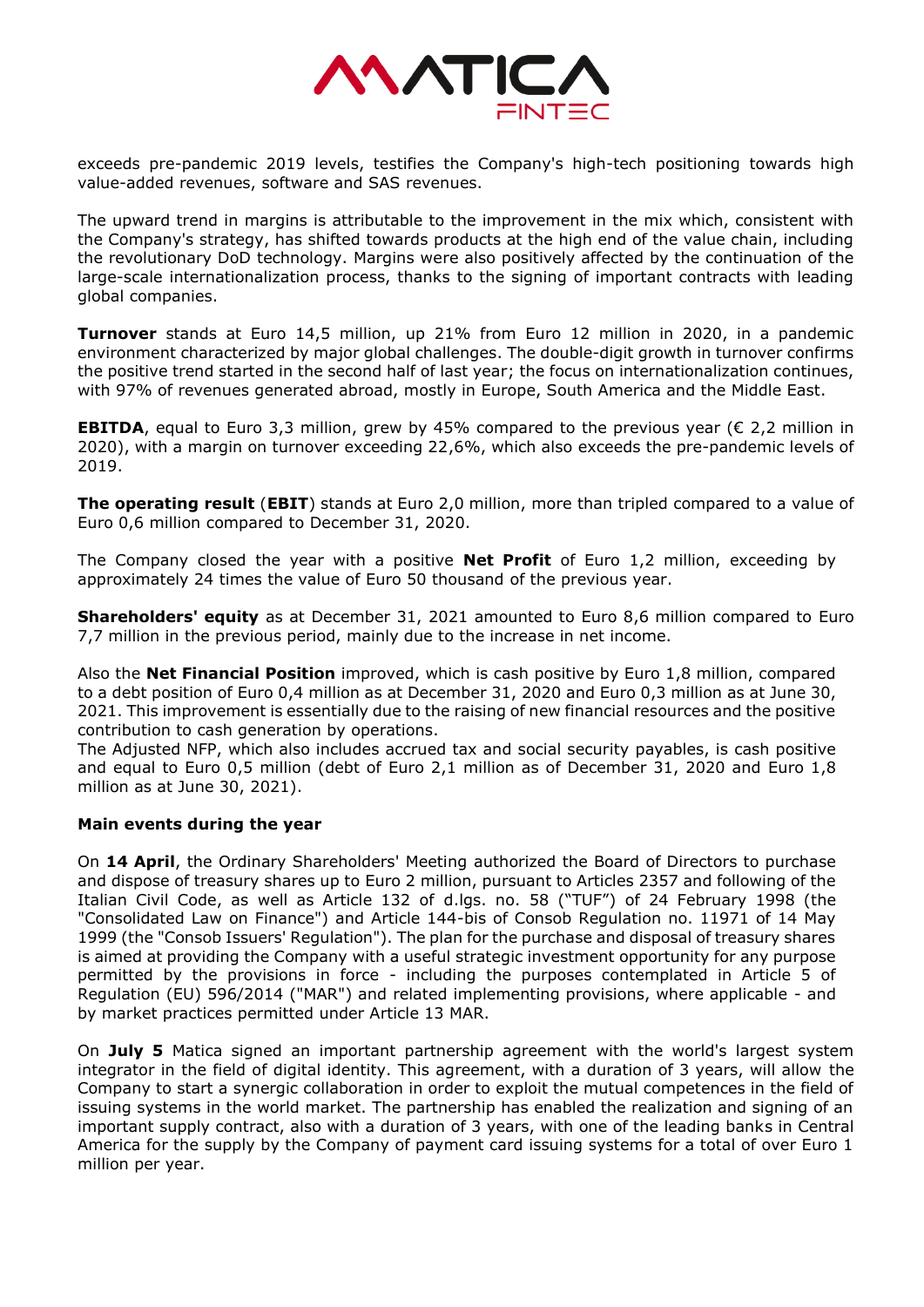

As of **September 1**, Intermonte S.p.A. took over the role of new Specialist and Corporate Broker from Integrae SIM S.p.A., which will continue to act as Euronext Growth Advisor and Corporate Broker.

On **September 20**, the Board of Directors approved the issuance, within the context of a broader structured financing operation in the form of a so-called "basket bond", a non-convertible bond with a nominal amount of Euro 4 million and a duration of 7 years, which will be subscribed by a securitization vehicle, which in turn will finance itself by issuing asset-backed securities to major qualified investors. Through this instrument the Company will have the opportunity to raise financial resources with a long-term time horizon, with competitive economic conditions to support investments for the Company's strategic growth.

On **October 18** Matica Fintec announced the launch of the new S7000Jet digital document issuing system, with a revolutionary proprietary technological solution called Drop-on-Demand, which allows to issue identity and payment documents with excellent quality, at very high speed.

On **20 October**, following the announcement made on 20 September, the Company announced that it had successfully completed the issue of an unsecured non-convertible bond with a value of Euro 4 million to finance its development and growth plans, by taking up the first slot of the Euronext Growth Basket Bond Program, a structured transaction, using the basket bond technique.

On **November 30**, 76.300 Warrants were exercised and subscribed, at the price of Euro 2,069 per share (at a ratio of 1 (one) share for every 10 (ten) Warrants held), 7.630 newly issued Matica Shares, with regular entitlement and the same characteristics as the Matica Ordinary Shares traded on Euronext Growth Milan.

### **Allocation of Net Income**

The Board of Directors decided to propose that the General Meeting allocate the net income for the year, amounting to Euro 1.226.697,00, Euro 61.335,00 to the legal reserve and Euro 1.165.362,00 to retained earnings.

### **Own shares**

As at 12/31/2021, the Company holds a total of 190.800 treasury shares, representing 1,814% of the Share Capital.

As at March 18, 2022, the Company holds a total of 227.700 treasury shares, representing 2,165% of the Share Capital.

## **Events after December 31, 2021**

On **February 07, 2022**, the Company announced that it has closed a major supply contract with Tagnitecrest Limited UK worth over Euro 800.000. The order consists of two S7000Jet systems with DoD technology, recently launched by the Company, which will be installed at the Company's Leyland, Lancashire (UK) payment card issuing facility in an 11.150 square meter production site that handles all production in a fully secure environment approved by Visa and Mastercard.

On **February 22, 2022**, Matica Fintec announced the closing of a major supply contract with Thomas Greg and Sons de Mèxico, valued at approximately Euro 750.000. The order consists of two S7000Jet systems with DoD technology, the company's new launch product, which will be installed in their Mexico City facility. Both systems will be used in order to improve the customer's bank card personalization capabilities.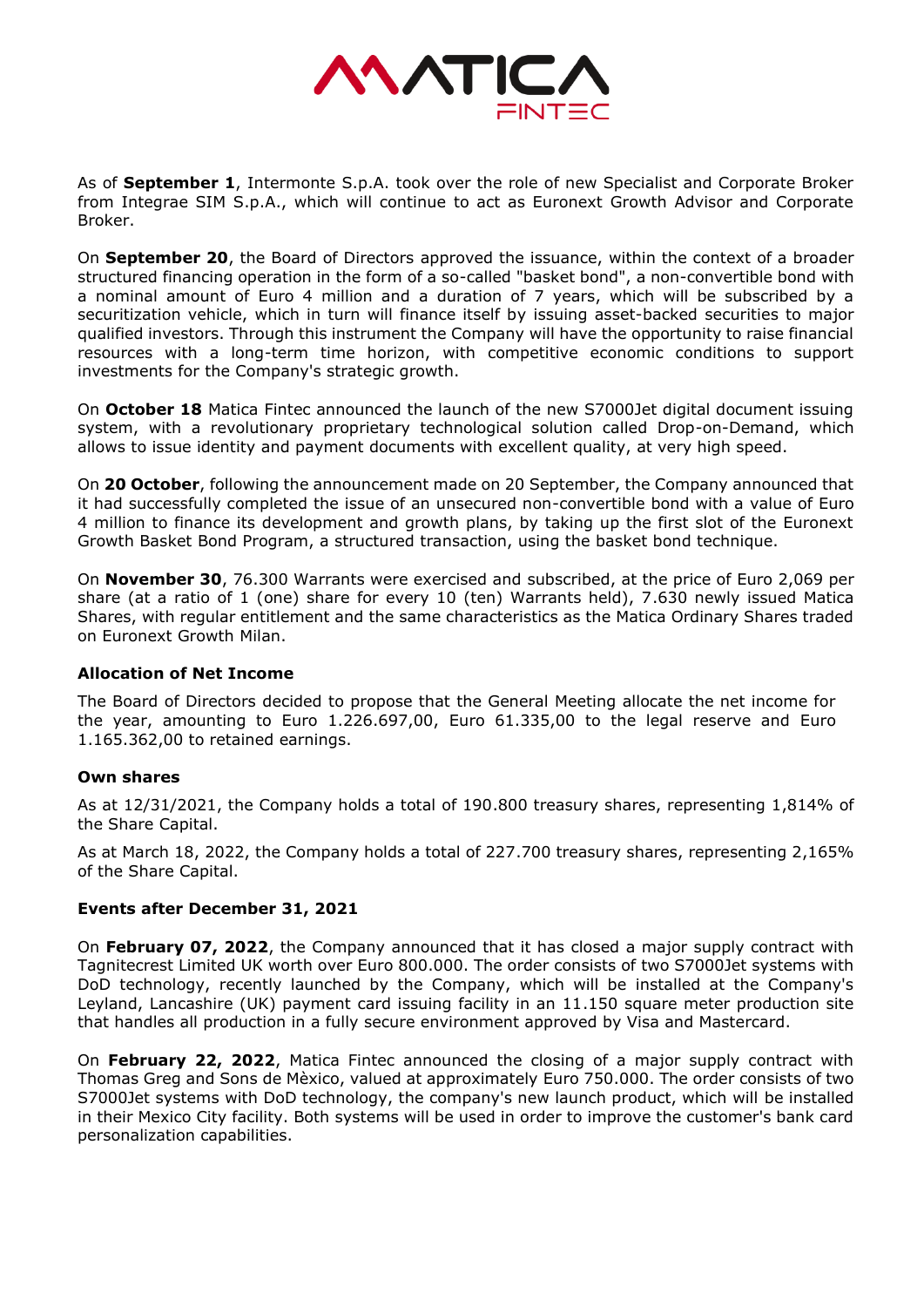

#### **Foreseeable evolution of operations**

During 2022 management will be developed on the basis of the strategic guidelines announced at the time of the IPO, aimed at consolidating the increase in volumes and market share through the optimization of business processes, new products developed internally and growth strategies for external lines. At the moment, taking into account the uncertainty caused by the health and geopolitical situation, the latter linked to the ongoing conflict between Russia and Ukraine, it is not possible to explain the extent to which the Company's 2022 financial statements may be affected. However, the data in our possession, as well as the absence of direct links with the two countries concerned, bear witness to a positive trend, confirming that the Company is able to react well to unpredictable emergency situations.

#### **Other resolutions**

#### **Proposal to amend the Articles of Association**

The Board of Directors also proposed the amendment of the current Articles of Association following the renaming of the "AIM Italia" market to "Euronext Growth Milan" market and of the "Nominated Adviser", renamed "Euronext Growth Advisor" as per Notice no. 31776 of Borsa Italiana S.p.A. (changes effective as of October 25, 2021).

Furthermore, the amendment of article 12 "Tender Offer and Public Exchange Offer" of the Articles of Association has been proposed, so as to keep separate the mandatory reference to the rules on tender offers, pursuant to art. 106 of the Consolidated Law on Finance, as indicated in the Euronext Growth Milan Issuers' Regulations, from the voluntary reference made with reference to articles 108 and 111 of the Consolidated Law on Finance, in order to avoid any possible uncertainty regarding the role assumed by the Panel.

The above-mentioned proposed amendments will be submitted for approval to the Extraordinary Shareholders' Meeting, which will be held on 21 April 2022, on first call, and, if necessary, on 28 April 2022, on second call.

### **Notice of Ordinary and Extraordinary General Meeting of Shareholders and filing of documents**

The Board of Directors decidd to convene the Ordinary and Extraordinary Shareholders' Meeting, on first call, for **April 21, 2022** and, if necessary, for April 28, 2022, on second call, at the times and places that will be communicated in the relevant notice of call, which will be published in accordance with the procedures and terms provided for by applicable laws and regulations.

The documentation will be available, within the terms of applicable laws and regulations, on the website [www.maticafintec.com](http://www.maticafintec.com/) in the *Investor Relations section*.

\*\*\*

Please also note that, for the transmission and storage of Regulated Information, Matica Fintec makes use of the 1INFO-SDIR system (www.1info.it), managed by Computershare S.p.A. with registered office in Milan, Via Lorenzo Mascheroni n. 19, and authorized by CONSOB.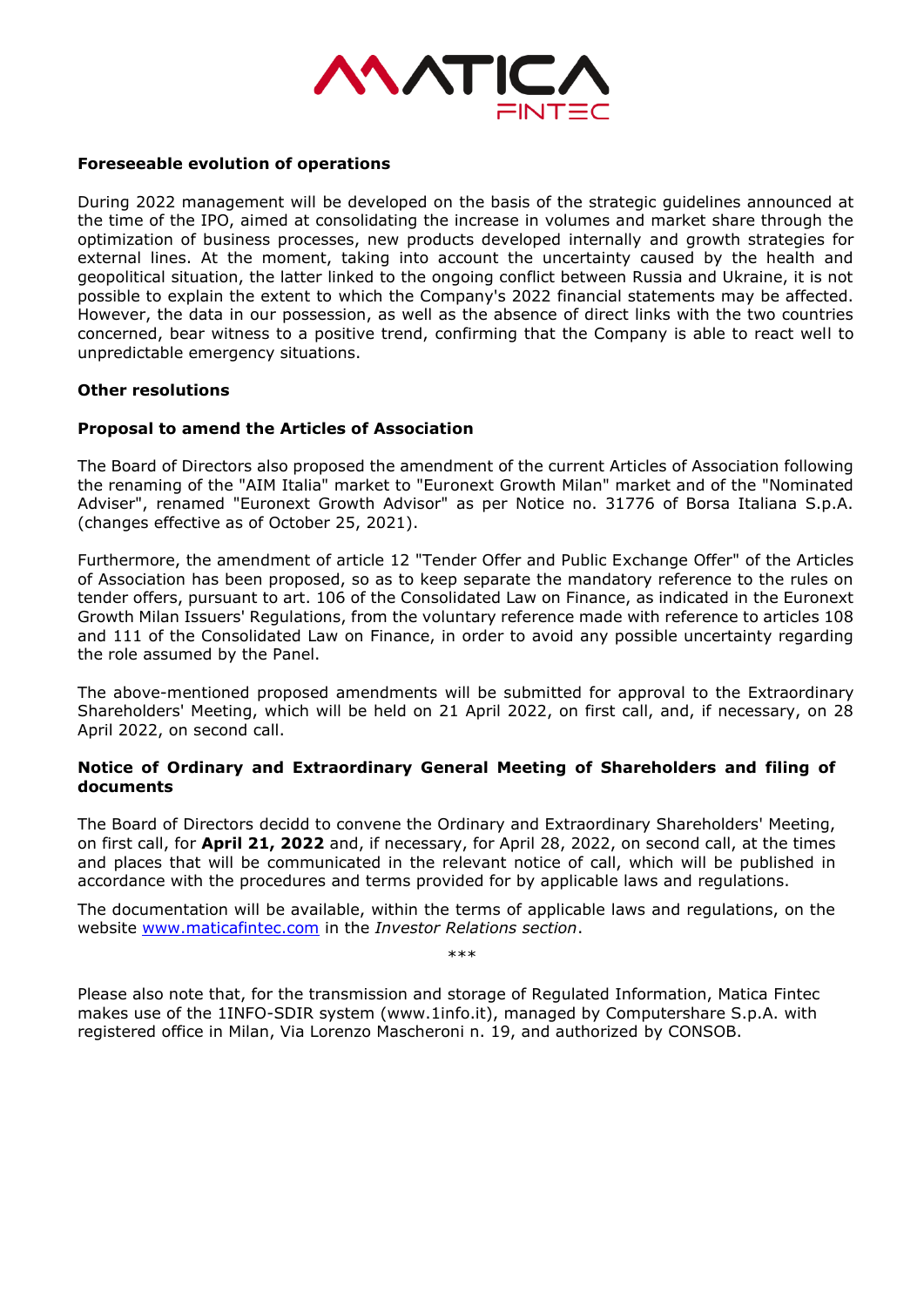

#### \*\*\*

#### **Matica Fintec**

With operational headquarters in Galliate (NO) and registered office in Milan, Matica Fintec is an innovative SME active in the design, production and marketing of highly technological solutions for the issuance of digital cards for financial institutions (credit cards, debit cards and rechargeable) and Government (identity cards, passports, driving licenses, etc.) according to the highest safety standards. The commitment and efforts made on the research and development front, with investments in R&D exceeding 10% of annual turnover, have allowed the Company to certify 9 patents and obtain the qualification of Innovative SME.

#### **Contacts**

ISSUER

**Matica Fintec S.p.A.** | a.bianchi@maticafintec.com | T: +39 0321 1828 690 | Vicolo Omar, 33, 28066 Galliate (NO)

INVESTOR RELATIONS **CDR Communication S.r.l.**| info@cdr-communication.it | T: + 39 0284041 412 | Viale Andrea Doria, 5, 20124 Milano

**Vincenza Colucci** I [vincenza.colucci@cdr-communication.it](mailto:vincenza.colucci@cdr-communication.it) I T: +39 335 6909 547 Luca Gentili I [luca.gentili@cdr-communication.it](mailto:luca.gentili@cdr-communication.it) I T: +39 348 2920 498

MEDIA RELATIONS **Angelo Brunello** I [angelo.brunello@cdr-communication.it](mailto:angelo.brunello@cdr-communication.it) I T: +39 3292117 752 **Elena Magni** I [elena.magni@cdr-communication.it](mailto:elena.magni@cdr-communication.it) I T: +39 3454807 885

EURONEXT GROWTH ADVISOR **Integrae SIM** | T: +39 02 3944 8386 | Via Meravigli, 13 Milano

\*\*\*\*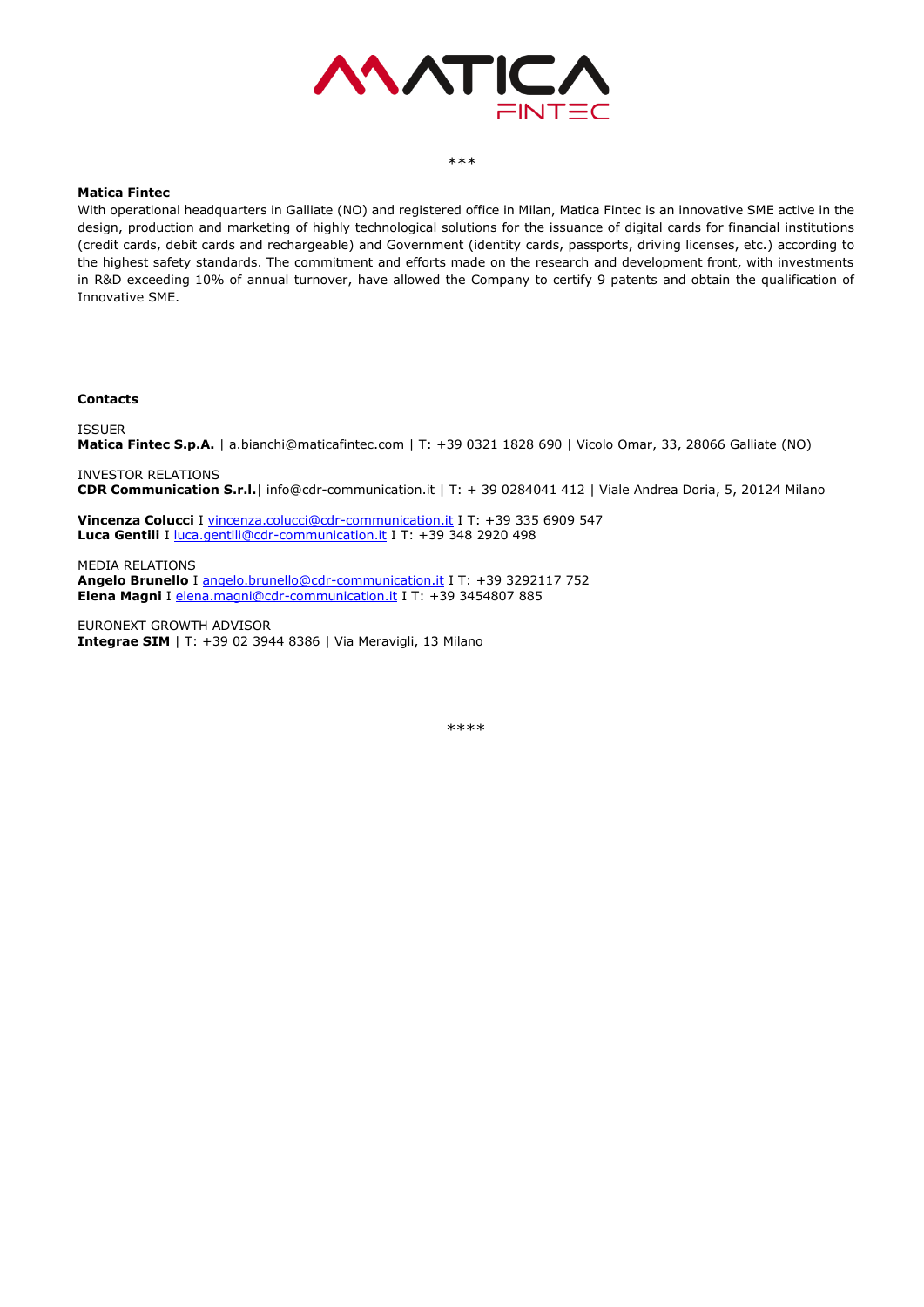

#### **Allegati:**

- **Conto Economico gestionale al 31/12/2021 (vs 31/12/2020)**
- **Stato Patrimoniale al 31/12/2021 (vs 31/12/2020)**
- **Posizione Finanziaria Netta al 31/12/2021 (vs 31/12/2020)**

## **Conto Economico gestionale**

| Conto economico                          | 31/12/2021 | 31/12/2020 |
|------------------------------------------|------------|------------|
| (Dati in Euro Migliaia)                  |            |            |
| Ricavi e proventi                        | 14.505     | 12.010     |
| Altri ricavi e proventi                  |            |            |
| Variazione rimanenze WIP e PF            |            |            |
| Lavori in economia capitalizzati         | 670        | 731        |
| Altre svalutazioni e utilizzi            |            |            |
| <b>Ricavi</b>                            | 15.175     | 12.741     |
| COGS (Incl. variazione rimanenze)        | (6.372)    | (5.233)    |
| Gross margin                             | 8.803      | 7.508      |
| Servizi                                  | (2.150)    | (1.963)    |
| Personale                                | (3.077)    | (3.064)    |
| Affitti e spese di struttura             | (251)      | (246)      |
| Oneri diversi di gestione                | (51)       | (72)       |
| <b>Ebitda</b>                            | 3.274      | 2.164      |
| Ammortamenti e accantonamenti            | (1.267)    | (1.622)    |
| <b>Ebit</b>                              | 2.006      | 541        |
| Proventi/(oneri) finanziari              | (326)      | (293)      |
| Proventi/(oneri) straordinari            | 105        | (45)       |
| <b>Ebt</b>                               | 1.785      | 203        |
| Imposte                                  | (558)      | (152)      |
| Risultato di esercizio                   | 1.227      | 50         |
| Margine attività R&S verso Gruppo Matica |            |            |
| Risultato di bilancio                    | 1.227      | 50         |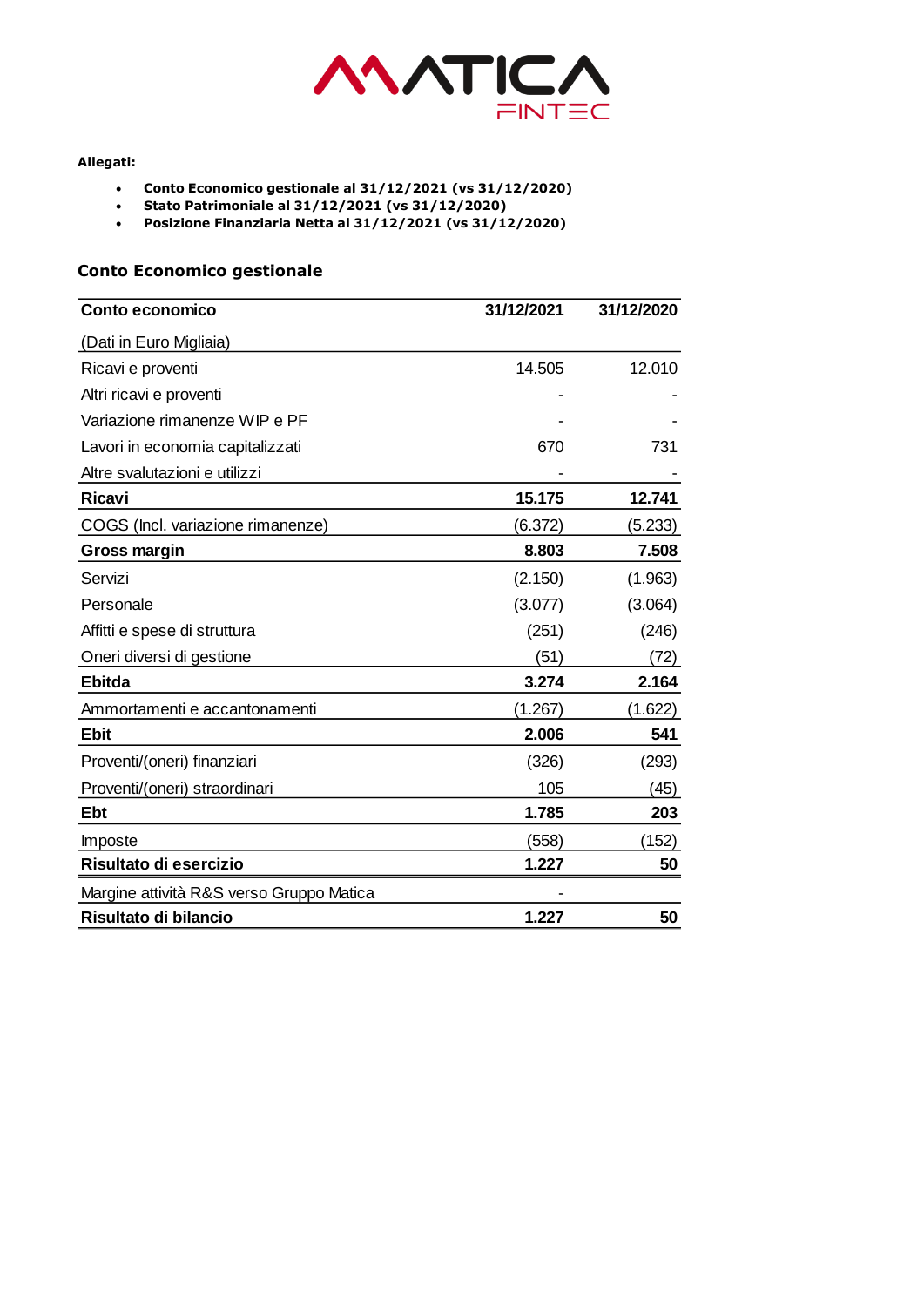

## **Stato patrimoniale**

|                                               | <b>Note</b> | 31/12/2021 | 31/12/2020  |
|-----------------------------------------------|-------------|------------|-------------|
| Valori in euro                                |             |            |             |
| Attività non correnti                         |             |            |             |
| Immobilizzazioni materiali                    | 6           | 410.825    | 523.220     |
| Impianti e macchinari                         |             | 144.138    | 181.105     |
| Mobili e attrezzature                         |             | 91.709     | 142.983     |
| Veicoli                                       |             | 59.242     | 89.355      |
| Migliorie su beni in locazione                |             | 21.721     | 30.244      |
| Altri immobili impianti e macchinari          |             | 94.015     | 79.533      |
| Immobilizzazioni immateriali                  | 7           | 5.394.331  | 5.494.393   |
| Costi di sviluppo                             |             | 3.001.308  | 3.114.256   |
| Brevetti Marchi e altri diritti               |             | 47.960     | 7.155       |
| Software                                      |             | 29.903     | 57.361      |
| Altre attività immateriali                    |             | 1.215.159  | 1.215.621   |
| Avviamento                                    |             | 1.100.000  | 1.100.000   |
| Altre attività non correnti                   | 8           | 40.245     | 41.608      |
| Attività fiscali differite                    | 9           | 25.494     | 307.032     |
| Totale Attività Non Correnti                  |             | 5.870.895  | 6.366.253   |
| Attività correnti                             |             |            |             |
| Rimanenze                                     | 10          | 3.106.196  | 3.513.087   |
| Crediti tributari                             | 11          | 101.597    | 28.102      |
| Crediti commerciali e diversi                 | 12          | 2.402.333  | 3.251.579   |
| Disponibilità liquide e strumenti equivalenti | 13          | 13.165.655 | 7.360.978   |
| Altre attività                                | 14          | 243.377    | 201.908     |
| <b>Totale Attività Correnti</b>               |             | 19.019.159 | 14.355.654  |
| <b>Totale Attivo</b>                          |             | 24.890.054 | 20.721.907  |
|                                               |             |            |             |
| <b>Patrimonio netto</b>                       |             |            |             |
| Capitale sociale                              |             | 5.257.915  | 5.254.100   |
| Riserva legale                                |             | 21.919     | 19.397      |
| Altre riseve                                  |             | 3.071.825  | 3.335.153   |
| Utile (perdite) portate a nuovo               |             | (957.240)  | (1.005.151) |
| Risultato netto del periodo                   |             | 1.226.697  | 50.433      |
| <b>Totale Patrimonio netto</b>                | 15          | 8.621.116  | 7.653.932   |
| Passività non correnti                        |             |            |             |
| Debiti finanziari                             | 16          | 10.702.345 | 6.049.099   |
| Fondo per altri benefici ai dipendenti        | 17          | 363.445    | 483.829     |
| Imposte differite passive e fondi imposte     | 18          | 70.280     | 89.039      |
| Debiti tributari non correnti                 | 19          | 831.834    | 997.188     |
| Altre passività non correnti                  | 20          | 141.071    | 277.849     |
| Totale Passività Non Correnti                 |             | 12.108.975 | 7.897.003   |
| Passività correnti                            |             |            |             |
| Debiti finanziari                             | 16          | 1.041.828  | 1.889.509   |
| Debiti tributari correnti                     | 19          | 547.087    | 406.835     |
| Debiti commerciali e diversi                  | 21          | 1.679.859  | 1.798.730   |
| Altre passività correnti                      | 20          | 891.188    | 1.075.897   |
| <b>Totale Passività Correnti</b>              |             | 4.159.962  | 5.170.972   |
| Totale Patrimonio netto e Passivo             |             | 24.890.054 | 20.721.907  |